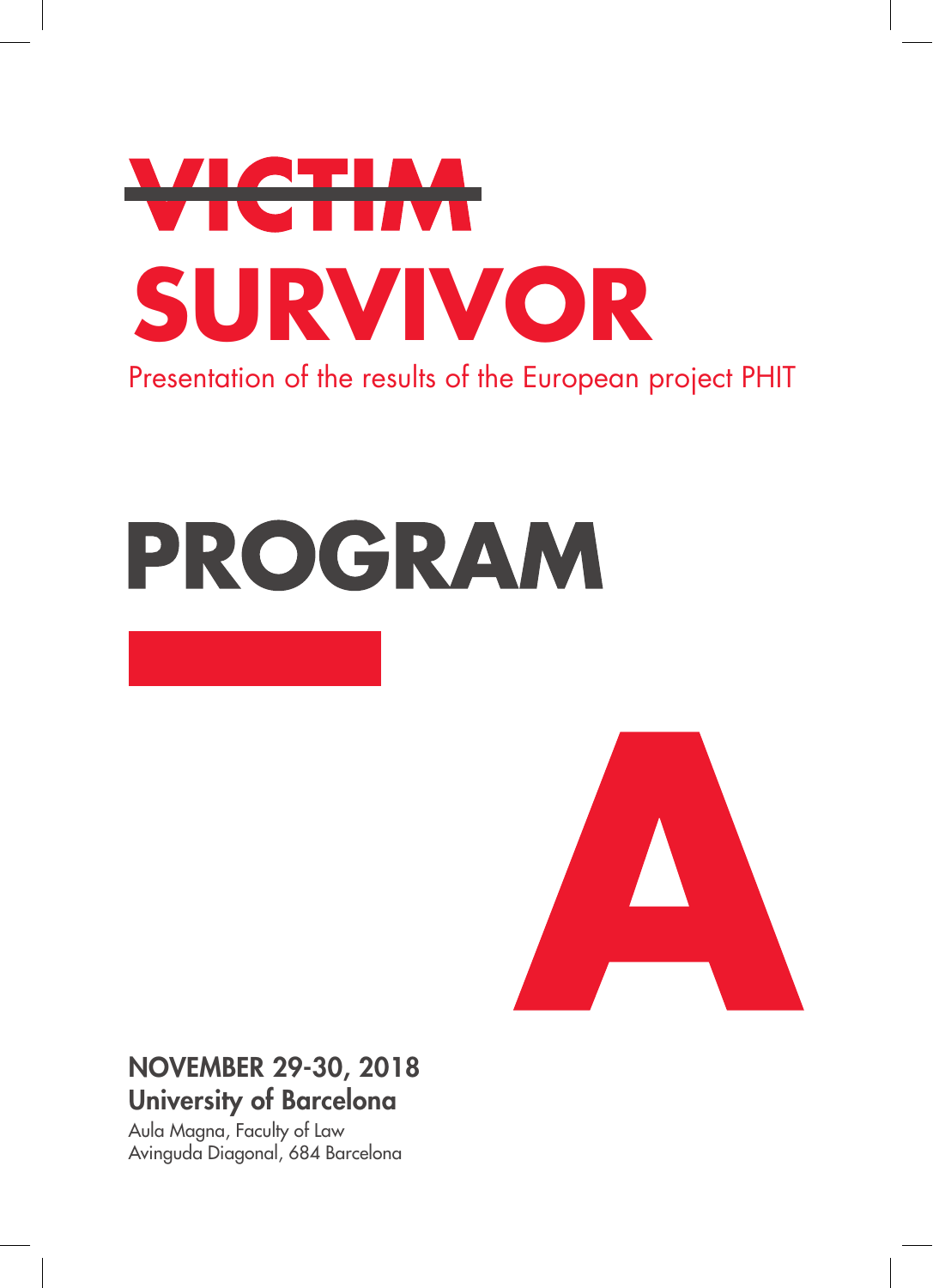## 9am – 6pm Thursday 29 November

#### 9.00 h **Registration**

9.30 h **Inauguration** 

Xavier Pons Ràfols Decan of the Faculty of Law, University of Barcelona Markus González Beilfuss Head of PHIT Project Presentation of PHIT Consortium – APRAMP, Fier, Proyecto esperanza, Sicar.cat, Catalan Government, University of Tilburg

#### 10.15 h Opening session

Kristiina Kangaspunta Chief of the Crime Research Section, United Nations Office on Drugs and Crime (UNODC)

#### 10.45 h - 11.15 h – Coffee break

- 11.15 h The Psychological Impact of Human Trafficking for Sexual Exploitation on the Survivors' Mental Health: Project PHIT Results *Moderator: Cornelius Katona, Helen Bamber Foundation*
	- Understanding psychological damage through the survivors' life histories: Alba Alfageme University of Barcelona
	- Hearing of victims of trafficking taking into account PHIT: Leyla Khadraoui University of Tilburg
	- Study of the immediate impact of THB for sexual exploitation from a psychiatric perspective: Mar Ramos Gascon Hospital Vall d'Hebron

### 13.30 h - 15.00 h – Lunch break

15.00 h The experience of relevant stakeholders: results of the focus groups and interviews carried out during the project

*Moderator: Verònica Gímenez Fos, Unity of Trafficking in Human Beings, Barcelona City Hall* Leyla Khadraoui University of Tilburg Miguel Angel Soria University of Barcelona

The consequences of the psychological impact of THB for sexual exploitation on legal proceedings: results of the analysis of proceedings in Spain and in the Netherlands *Moderator: Markus González Beilfuss, University of Barcelona* Teresa Rodríguez University of Alcalá Conny Rijken University of Tilburg 15.45 h

### 16.30 h - 16.45 h – Coffee break

The consequences of the psychological impact of THB for sexual exploitation on immigration files processings: results of the analysis of residency permits based on personal situation requests *Moderator: Helga Konrad, Institute for the Danube Region and Central Europe* Markus González Beilfuss University of Barcelona 16.45 h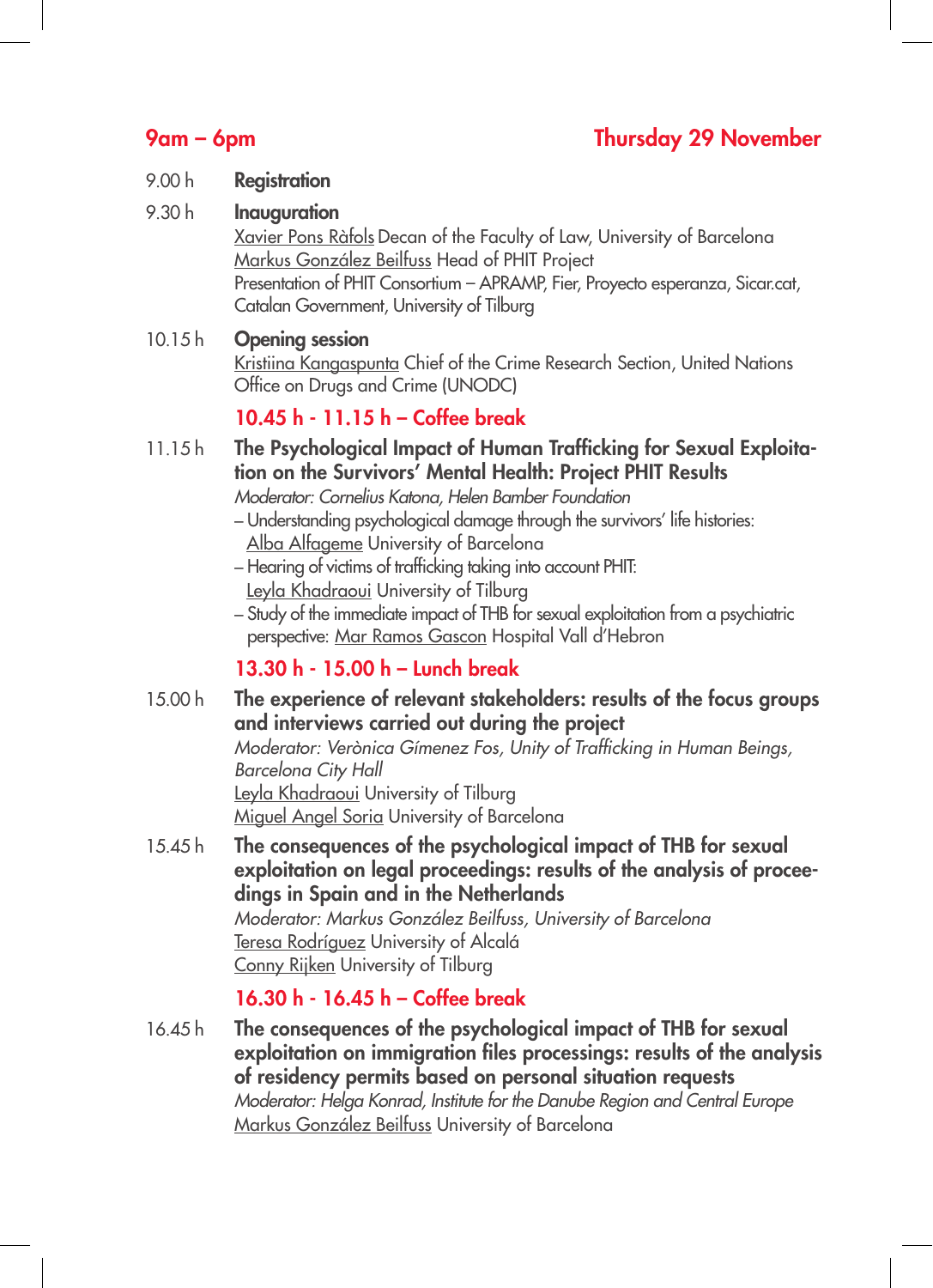- 17.15 h The consequences of the psychological impact of THB for sexual exploitation on the States' international obligations *Moderator: Carrie Pemberton Ford, Cambridge Centre for Applied Research in Human Trafficking* Conny Rijken University of Tilburg
- 17.45 h **Conclusions** Markus González Beilfuss University of Barcelona

## 9am – 1.30pm Friday 30 November

- 9.00 h **Registration**
- 9.30 h Participation and integration of the project results in the NGO's interventions

*Moderator: Rosa Codina Casas, Catalan Institute for Women* Anna Hernández Hérnica – Sicar.cat Iskra Luz Orrillo Valencia – Proyecto Esperanza Bess Doornbos Researcher – Fier Representative of the ONG APRAMP

10.30 h Practical results of PHIT Project: tools to address the psychological impact of human trafficking for sexual exploitation

*Moderator: Markus González Beilfuss, University of Barcelona* – Indicators to identify potential victims of THB for sexual exploitation:

Alba Alfageme University of Barcelona

– Recommendations to improve the psychological assessment and care of survivors: Alba Alfageme University of Barcelona

## 11.10 h - 11.30 h – Coffee break

- Security protocols and recommendations for victims and for professionals: Montse Roig Interior Department, Catalan Government
- Presentation of a training module for law enforcement practitioners: Bess Doornbos – Fier
- Presentation of the video on legal proceedings: Sonia Ros Quepo, Alba Alfageme University of Barcelona

#### 13.00 h **Conclusions**

María Gavilán Rubio Judge Magistrate of the Court of First Instance 99 (Madrid)

Markus González Beilfuss University of Barcelona

13.30 h End of the conference